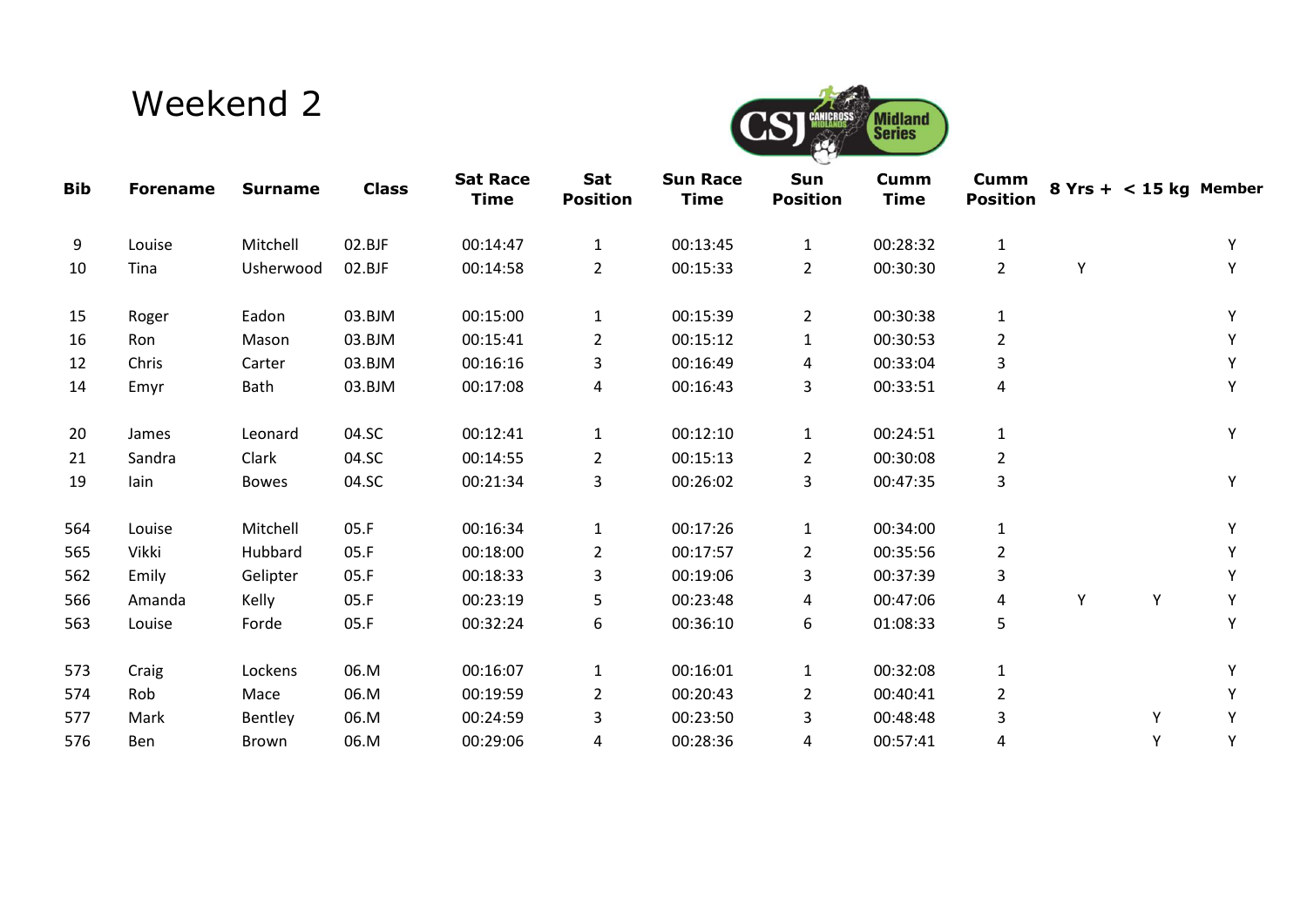| <b>Bib</b> | <b>Forename</b> | <b>Surname</b> | <b>Class</b> | <b>Sat Race</b><br><b>Time</b> | Sat<br><b>Position</b> | <b>Sun Race</b><br><b>Time</b> | Sun<br><b>Position</b> | Cumm<br><b>Time</b> | <b>Cumm</b><br><b>Position</b> | $8$ Yrs + < 15 kg Member |   |   |
|------------|-----------------|----------------|--------------|--------------------------------|------------------------|--------------------------------|------------------------|---------------------|--------------------------------|--------------------------|---|---|
| 583        | Hilary          | Robinson       | 07.MF        | 00:17:57                       | $\mathbf{1}$           | 00:18:32                       | $\mathbf{1}$           | 00:36:29            | $\mathbf{1}$                   |                          |   | Υ |
| 580        | Amy             | Baron-Hall     | 07.MF        | 00:20:33                       | 3                      | 00:20:01                       | $\overline{2}$         | 00:40:34            | $\overline{2}$                 |                          |   |   |
| 581        | Anna            | Bennett        | 07.MF        | 00:20:23                       | $\overline{2}$         | 00:20:17                       | 3                      | 00:40:40            | 3                              |                          |   |   |
| 582        | Karen           | Holland        | 07.MF        | 00:23:16                       | 4                      | 00:22:59                       | 4                      | 00:46:14            | 4                              |                          |   |   |
| 579        | Claire          | Martin         | 07.MF        | 00:24:24                       | 5                      | 00:25:27                       | 5                      | 00:49:51            | 5                              |                          |   | Υ |
| 578        | Annabelle       | McIntosh       | 07.MF        | 00:29:04                       | 7                      | 00:32:14                       | 6                      | 01:01:17            | 6                              |                          |   | Υ |
| 593        | Howard          | Clark          | 08.MM        | 00:16:58                       | $\mathbf{1}$           | 00:16:44                       | $\mathbf{1}$           | 00:33:41            | $\mathbf{1}$                   |                          |   |   |
| 589        | Chris           | Lockhart       | 08.MM        | 00:17:41                       | $\overline{2}$         | 00:17:52                       | $\overline{2}$         | 00:35:33            | $\overline{2}$                 |                          |   | Υ |
| 591        | Vince           | Hay            | 08.MM        | 00:22:07                       | 3                      | 00:21:55                       | 3                      | 00:44:02            | 3                              |                          |   | Υ |
| 592        | Andrew          | Bate           | 08.MM        | 00:24:49                       | 5                      | 00:23:46                       | 4                      | 00:48:35            | 4                              |                          |   |   |
| 590        | Christiaan      | de Jong        | 08.MM        | 00:23:49                       | 4                      | 00:25:13                       | 5                      | 00:49:02            | 5                              |                          |   | Y |
| 594        | Karen           | Timothy        | 09.VF        | 00:24:38                       | $\mathbf{1}$           | 00:24:40                       | $\mathbf{1}$           | 00:49:17            | $\mathbf{1}$                   |                          |   | Υ |
| 595        | Sue             | Hardy          | 09.VF        | 00:28:16                       | $\overline{2}$         | 00:27:26                       | $\overline{2}$         | 00:55:41            | $\overline{2}$                 |                          |   | Υ |
| 599        | Andrea          | Corbet         | 09.VF        | 00:31:58                       | 4                      | 00:32:17                       | 3                      | 01:04:14            | 3                              |                          | Y | Υ |
| 597        | Alexis          | Mohan          | 09.VF        | 00:31:12                       | 3                      | 00:34:38                       | 4                      | 01:05:49            | 4                              |                          |   |   |
| 601        | Helen           | Dempsey        | 09.VF        | 00:35:04                       | 5                      | 00:37:01                       | 5                      | 01:12:05            | 5                              |                          | Y | Υ |
| 596        | Vicky           | Reynolds       | 09.VF        | 00:38:41                       | 7                      | 00:39:13                       | 6                      | 01:17:54            | 6                              |                          |   | Υ |
| 600        | Wendy           | Clark          | 09.VF        | 00:54:30                       | 9                      | 00:51:12                       | $\overline{7}$         | 01:45:42            | $\overline{7}$                 |                          | Υ | Υ |
| 606        | Steve           | Robinson       | 10.VM        | 00:19:38                       | $\mathbf{1}$           | 00:20:02                       | $\mathbf{1}$           | 00:39:39            | $\mathbf{1}$                   |                          |   | Υ |
| 609        | Daisy           | Devereau       | 11.2DCF      | 00:20:52                       | $\mathbf{1}$           | 00:20:26                       | $\mathbf{1}$           | 00:41:18            | $\mathbf{1}$                   |                          |   | Υ |
| 612        | Sarah           | Murdoch        | 11.2DCF      | 00:20:59                       | $\overline{2}$         | 00:21:28                       | $\overline{2}$         | 00:42:26            | $\overline{2}$                 |                          |   | Υ |
| 614        | Non             | Davies         | 11.2DCF      | 00:23:06                       | 3                      | 00:23:31                       | 3                      | 00:46:36            | 3                              |                          |   |   |
| 610        | Lisa            | <b>Bowes</b>   | 11.2DCF      | 00:28:51                       | 4                      | 00:28:56                       | 4                      | 00:57:46            | 4                              |                          |   | Υ |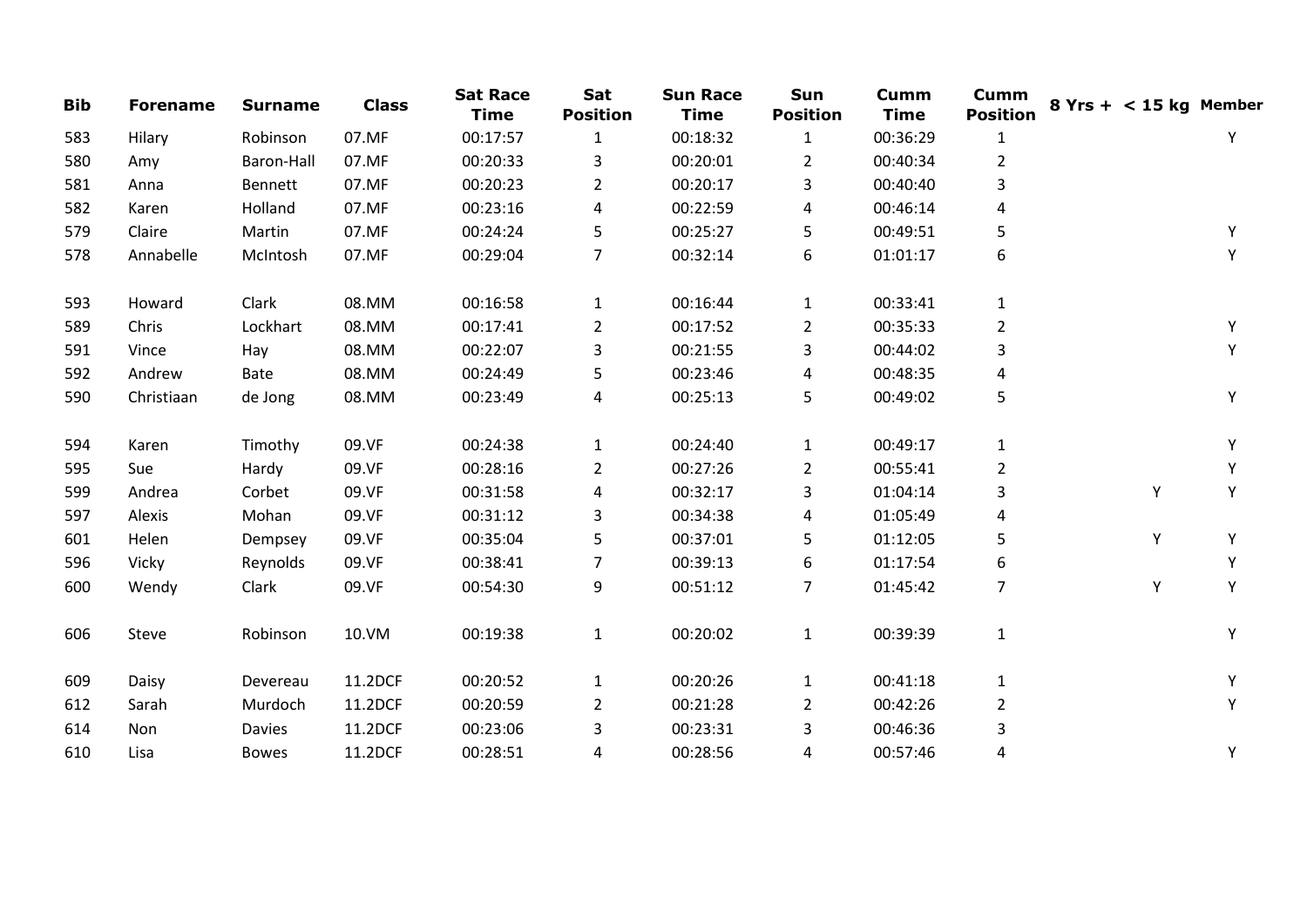| <b>Bib</b>     | <b>Forename</b> | <b>Surname</b> | <b>Class</b> | <b>Sat Race</b><br><b>Time</b> | Sat<br><b>Position</b> | <b>Sun Race</b><br><b>Time</b> | Sun<br><b>Position</b> | <b>Cumm</b><br><b>Time</b> | <b>Cumm</b><br><b>Position</b> |   | $8$ Yrs + < 15 kg Member |
|----------------|-----------------|----------------|--------------|--------------------------------|------------------------|--------------------------------|------------------------|----------------------------|--------------------------------|---|--------------------------|
| 617            | William         | Godwin         | 12.2DCM      | 00:23:15                       | $\overline{2}$         | 00:23:04                       | $\mathbf{1}$           | 00:46:19                   | 1                              |   | Y                        |
| 616            | Tony            | <b>Bridge</b>  | 12.2DCM      | 00:24:05                       | 3                      | 00:24:07                       | 2                      | 00:48:12                   | $\overline{2}$                 |   | Y                        |
| 615            | Chris           | Thom           | 12.2DCM      | 00:24:53                       | 4                      | 00:24:35                       | 3                      | 00:49:27                   | 3                              |   | Υ                        |
| 618            | Neal            | Dempsey        | 12.2DCM      | 00:25:23                       | 5                      | 00:26:24                       | 4                      | 00:51:47                   | 4                              |   | Υ                        |
| 712            | Sandra          | Clark          | 13.3KS       | 00:09:07                       | $\mathbf{1}$           | 00:09:43                       | $\mathbf{1}$           | 00:18:49                   | $\mathbf{1}$                   |   |                          |
| 711            | Rob             | King           | 13.3KS       | 00:20:23                       | $\overline{2}$         | 00:20:52                       | $\overline{2}$         | 00:41:15                   | $\overline{2}$                 |   |                          |
| 8              | Wendy           | Clark          | 13.3KS       | 00:33:51                       | 3                      | 00:32:55                       | 3                      | 01:06:45                   | 3                              | Y | Y                        |
| 715            | James           | Leonard        | 14.3KBM      | 00:06:56                       | $\mathbf{1}$           | 00:07:01                       | $\mathbf{1}$           | 00:13:56                   | $\mathbf{1}$                   |   | Υ                        |
| 713            | Chris           | Carter         | 14.3KBM      | 00:11:22                       | $\overline{2}$         | 00:12:37                       | 3                      | 00:23:58                   | $\overline{2}$                 | Υ | Υ                        |
| 716            | Tony            | <b>Bridge</b>  | 14.3KBM      | 00:14:05                       | 4                      | 00:12:10                       | $\overline{2}$         | 00:26:15                   | 3                              |   | Y                        |
| 718            | John            | Fossey         | 14.3KBM      | 00:13:30                       | 3                      | 00:13:30                       | 5                      | 00:27:00                   | 4                              |   |                          |
| 714            | Emyr            | Bath           | 14.3KBM      | 00:15:53                       | 5                      | 00:12:56                       | 4                      | 00:28:49                   | 5                              |   | Υ                        |
| 720            | Anne            | Carter         | 15.3KBF      | 00:10:34                       | $\mathbf{1}$           | 00:10:11                       | $\mathbf{1}$           | 00:20:44                   | $\mathbf{1}$                   |   | Υ                        |
| 721            | Claire          | Panek          | 15.3KBF      | 00:11:01                       | $\overline{2}$         | 00:11:04                       | $\mathbf{2}$           | 00:22:05                   | $\overline{2}$                 |   | Y                        |
| 722            | Emma            | Duckworth      | 15.3KBF      | 00:20:12                       | 3                      | 00:24:07                       | 3                      | 00:44:19                   | 3                              |   |                          |
| 723            | Louise          | Mitchell       | 16.3K2DB     | 00:10:30                       | $\mathbf{1}$           | 00:11:09                       | $\mathbf{1}$           | 00:21:39                   | $\mathbf 1$                    |   | Υ                        |
| 724            | Tammie          | McNeill        | 16.3K2DB     | 00:10:46                       | $\overline{2}$         | 00:11:31                       | $\overline{2}$         | 00:22:17                   | $\overline{2}$                 |   |                          |
| 725            | Robert          | Pidgeon        | 16.3K2DB     | 00:15:26                       | 3                      | 00:17:21                       | 3                      | 00:32:47                   | 3                              |   |                          |
| $\overline{2}$ | Vince           | Hay            | 17.NW        | 00:11:54                       | $\mathbf{1}$           | 00:15:50                       | $\overline{2}$         | 00:27:44                   | 1                              |   | Υ                        |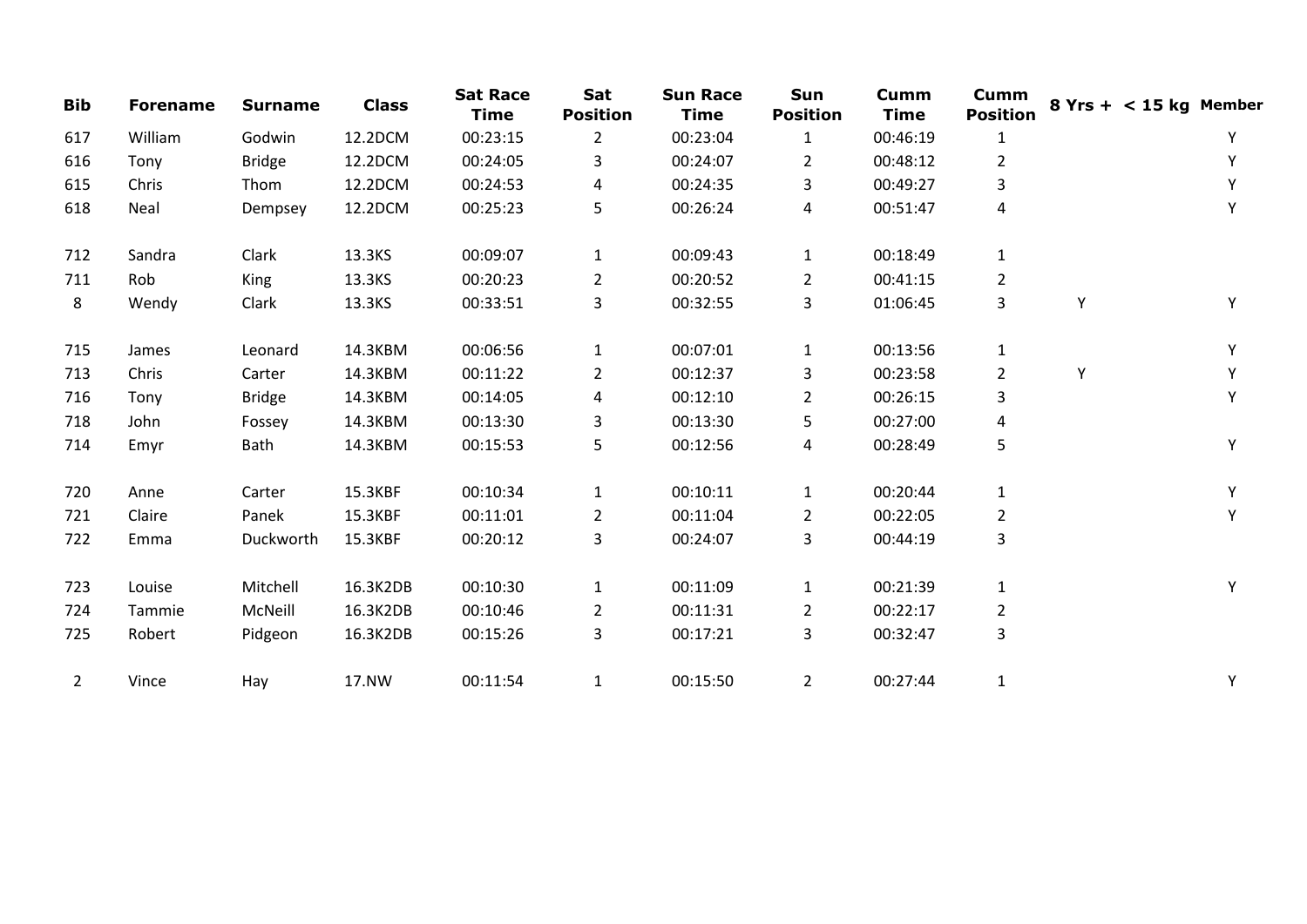| <b>Bib</b> | <b>Forename</b> | <b>Surname</b>         | <b>Class</b> | <b>Sat Race</b><br><b>Time</b> | Sat<br><b>Position</b> | <b>Sun Race</b><br><b>Time</b> | Sun<br><b>Position</b> | <b>Cumm</b><br><b>Time</b> | <b>Cumm</b><br><b>Position</b> |   | $8$ Yrs + < 15 kg Member |   |
|------------|-----------------|------------------------|--------------|--------------------------------|------------------------|--------------------------------|------------------------|----------------------------|--------------------------------|---|--------------------------|---|
| 624        | Sarah           | Murdoch                | 18.3KF       | 00:12:31                       | $\mathbf{1}$           | 00:13:14                       | $\overline{2}$         | 00:25:45                   | $\mathbf{1}$                   |   |                          | Υ |
| 621        | Emily           | Gelipter               | 18.3KF       | 00:13:06                       | 3                      | 00:12:44                       | 1                      | 00:25:50                   | $\overline{2}$                 |   |                          | Υ |
| 626        | Ella            | Hancock                | 18.3KF       | 00:12:49                       | $\overline{2}$         | 00:14:05                       | 3                      | 00:26:53                   | 3                              | Y |                          |   |
| 623        | Rebecca         | Brown                  | 18.3KF       | 00:14:35                       | 4                      | 00:15:02                       | 4                      | 00:29:37                   | 4                              |   |                          | Υ |
| 620        | Beverley        | Hancock                | 18.3KF       | 00:14:50                       | 5                      | 00:15:16                       | 5                      | 00:30:06                   | 5                              |   |                          | Υ |
| 625        | Maria           | Kerr                   | 18.3KF       | 00:15:58                       | 6                      | 00:15:45                       | 6                      | 00:31:42                   | 6                              | Y |                          | Y |
| 641        | Hannah          | Lyon                   | 18.3KF       | 00:19:02                       | 7                      | 00:18:56                       | 8                      | 00:37:58                   | 7                              |   |                          | Υ |
| 622        | Lucy            | Hames                  | 18.3KF       | 00:21:12                       | 8                      | 00:18:55                       | 7                      | 00:40:07                   | 8                              |   |                          | Υ |
| 634        | Rob             | Mace                   | 19.3KM       | 00:13:19                       | $\mathbf{1}$           | 00:11:20                       | $\mathbf{1}$           | 00:24:39                   | $\mathbf{1}$                   | Y |                          | Υ |
| 632        | Jon             | Cocking                | 19.3KM       | 00:13:23                       | $\overline{2}$         | 00:13:35                       | 3                      | 00:26:57                   | $\overline{2}$                 |   |                          |   |
| 631        | Luke            | Bedwell                | 19.3KM       | 00:14:32                       | 4                      | 00:13:24                       | $\overline{2}$         | 00:27:55                   | 3                              |   |                          | Υ |
| 633        | James           | Leonard                | 19.3KM       | 00:14:13                       | 3                      | 00:14:54                       | 4                      | 00:29:07                   | 4                              |   | Υ                        | Υ |
| 640        | Rachel          | Wilson                 | 20.2D3KF     | 00:14:01                       | $\mathbf{1}$           | 00:14:12                       | $\mathbf{1}$           | 00:28:13                   | $\mathbf{1}$                   |   | Υ                        |   |
| 636        | Claire          | Martin                 | 20.2D3KF     | 00:15:33                       | $\overline{2}$         | 00:15:24                       | $\overline{a}$         | 00:30:57                   | 2                              |   |                          | Υ |
| 635        | Abbie           | Reynolds-Dob: 20.2D3KF |              | 00:17:59                       | 3                      | 00:18:10                       | 3                      | 00:36:08                   | 3                              |   |                          | Y |
| 639        | Helen           | Dempsey                | 20.2D3KF     | 00:22:24                       | 4                      | 00:23:48                       | 4                      | 00:46:11                   | 4                              |   | Y                        | Υ |
| 642        | Chris           | Thom                   | 21.2D3KM     | 00:18:18                       | $\mathbf{1}$           | 00:18:20                       | $\mathbf{1}$           | 00:36:38                   | $\mathbf{1}$                   |   |                          | Y |
| 643        | Neal            | Dempsey                | 21.2D3KM     | 00:18:30                       | $\overline{2}$         | 00:19:23                       | $\overline{2}$         | 00:37:52                   | $\overline{2}$                 |   |                          | Υ |
| 646        | Nicola          | Forde                  | 22.NC        | 00:23:07                       | 3                      | 00:22:42                       | 3                      | 00:45:49                   | $\mathbf{1}$                   |   | Υ                        | Y |
| 651        | Murdo           | Robinson               | 23.13-16     | 00:11:03                       | $\mathbf{1}$           | 00:11:14                       | $\mathbf{1}$           | 00:22:16                   | $\mathbf{1}$                   |   |                          | Υ |
| 650        | Molly           | Key                    | 23.13-16     | 00:14:36                       | $\overline{2}$         | 00:15:34                       | $\overline{2}$         | 00:30:10                   | $\overline{2}$                 |   |                          |   |